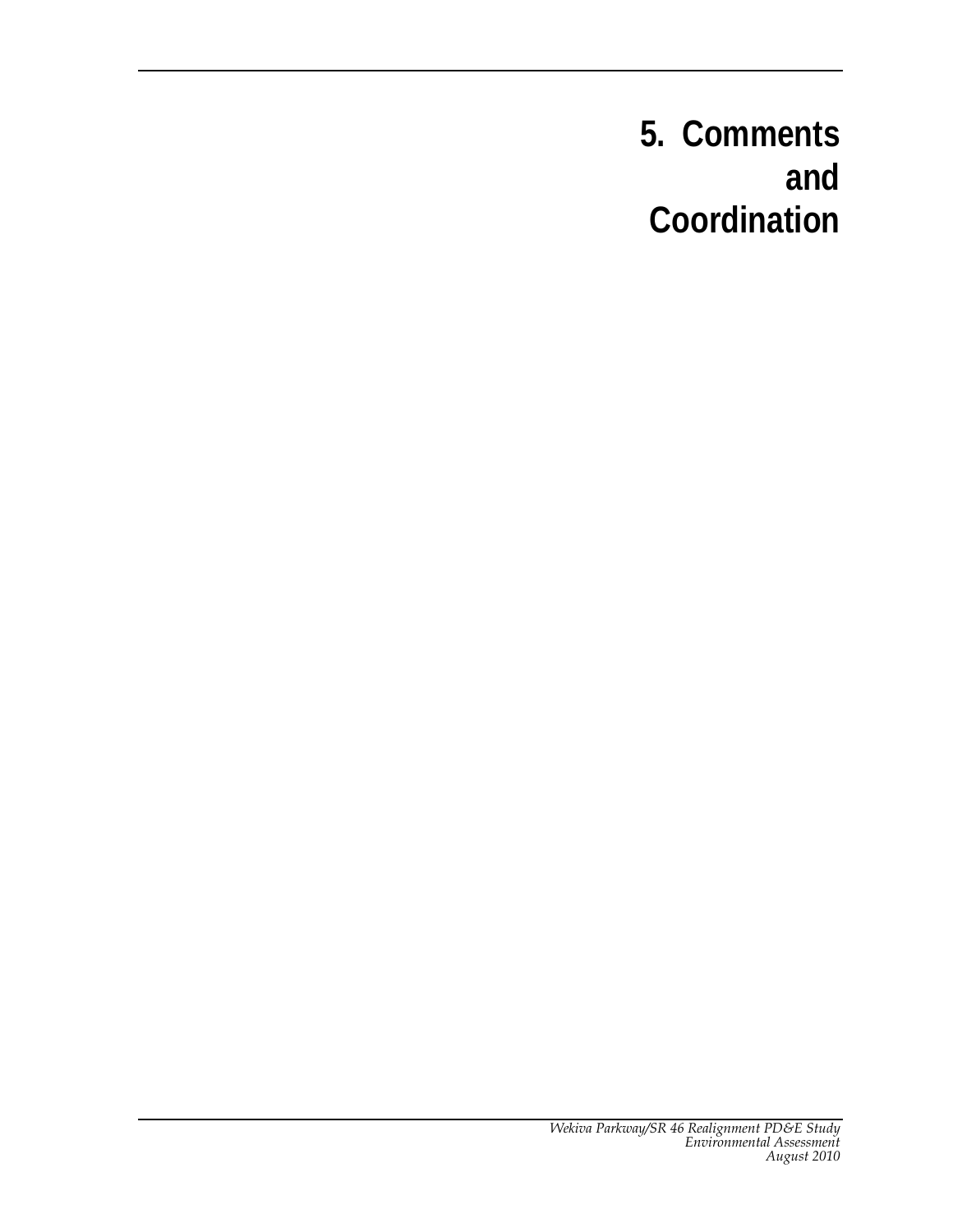A Public Involvement Program (PIP) was developed at the start of the PD&E Study and is being carried out as an integral part of this project. The Expressway Authority and FDOT, District Five recognize that the success of any transportation improvement is dependent upon a successful public outreach effort. The purpose of the PIP is to establish and maintain communication with the public at-large and individuals and agencies concerned with the project and its potential impacts.

To ensure open communication and to solicit agency and public input, an Advance Notification (AN) package was prepared and distributed to Federal, State, and local agencies and other interested persons at the onset of the project. The AN package defines the project and identifies potential issues and impacts. In an effort to resolve all issues identified, the Expressway Authority and FDOT have conducted an extensive interagency coordination and consultation effort and public participation process. This section details the Expressway Authority and FDOT program to fully identify, address, and resolve all project-related issues identified through the PIP that has been ongoing throughout the course of the PD&E Study.

# **5.1 Advance Notification**

The Expressway Authority and FDOT initiated early project coordination on February 23, 2005, by distribution of an AN package to the Florida State Clearinghouse. Individual packages were also sent to local government officials directly. The following agencies and public officials received AN packages. An asterisk (\*) indicates those agencies that responded to the package.

# **STATE:**

- Florida Department of Community Affairs, Division of Community Planning\*
- Florida Department of Environmental Protection, Office of Intergovernmental Programs\*
- Florida Department of Environmental Protection, Florida State Clearinghouse Coordinator\*
- Florida Department of Environmental Protection Division of State Lands, Bureau of Submerged Lands and Preserves
- Florida Department of Environmental Protection Office of Land Use Planning and Biological Services
- Florida Department of State, Division of Historic Resources
- Florida Fish and Wildlife Conservation Commission, Northeast Regional Office
- Florida Fish and Wildlife Conservation Commission, Office of Environmental Services
- Florida Fish and Wildlife Conservation Commission, Division of Marine Fisheries
- Florida Department of Transportation Federal Aid Programs Coordinator
- Florida Department of Transportation Environmental Management Office
- Florida Inland Navigation District
- Florida Marine Fisheries Commission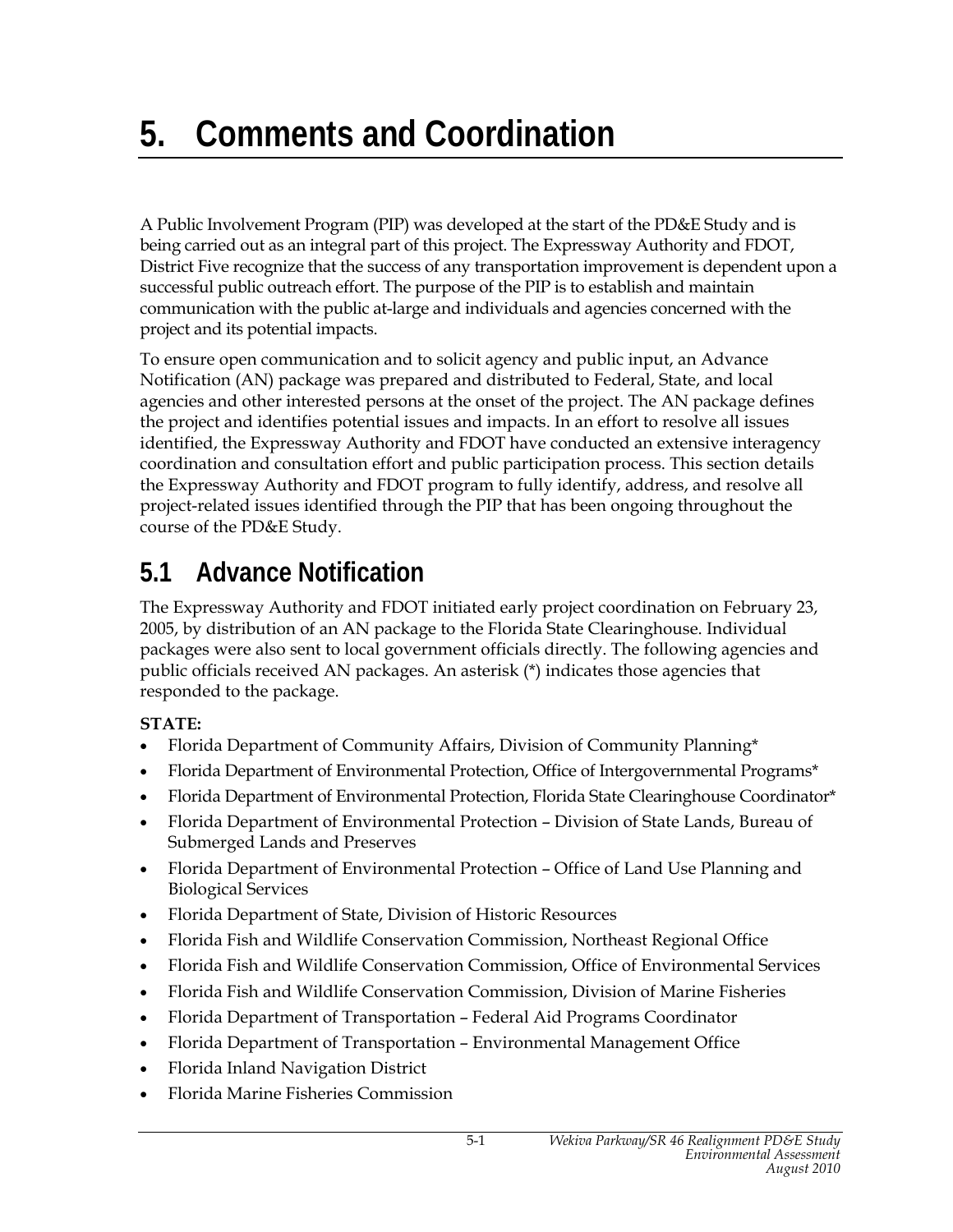- Florida's Turnpike Enterprise
- Florida Department of Agriculture and Consumer Services, Division of Forestry\*

# **FEDERAL:**

- Federal Highway Administration, Division Administrator
- Federal Highway Administration, District Transportation Engineer
- Federal Emergency Management Agency
- Federal Railroad Administration
- Federal Aviation Administration\*
- Federal Transit Administration
- U.S. Army Corps of Engineers Regulatory Branch, District Engineer
- U.S. Coast Guard, Seventh District\*
- U.S. Department of Agriculture Southern Region
- U.S. Department of Health and Human Services Centers for Disease Control\*
- U.S. Department of Housing and Urban Development, Regional Environmental Officer
- U.S. Department of the Interior Fish and Wildlife Service, Field Supervisor
- U.S. Department of the Interior Bureau of Land Management
- U.S. Department of the Interior Office of Environmental Policy and Compliance
- U.S. Department of the Interior U.S. Geological Survey, Environmental Affairs Program
- U.S. Environmental Protection Agency Region IV, Regional Administrator\*
- U.S. Department of Commerce National Marine Fisheries Service
- U.S. Department of Interior National Park Service
- U.S. Department of Commerce National Oceanic and Atmospheric Administration\*
- U.S. Department of Interior Bureau of Indian Affairs
- Miccosukee Tribe of Indians of Florida\*
- Muscogee (Creek) Nation of Oklahoma
- Poarch Band of Creek Indians of Alabama
- Seminole Nation of Oklahoma
- Seminole Tribe of Florida

### **REGIONAL:**

- St. Johns River Water Management District\*
- East Central Florida Regional Planning Council\*
- Center for Urban Transportation Research
- Central Florida MPO Alliance
- METROPLAN ORLANDO
- Seminole County Expressway Authority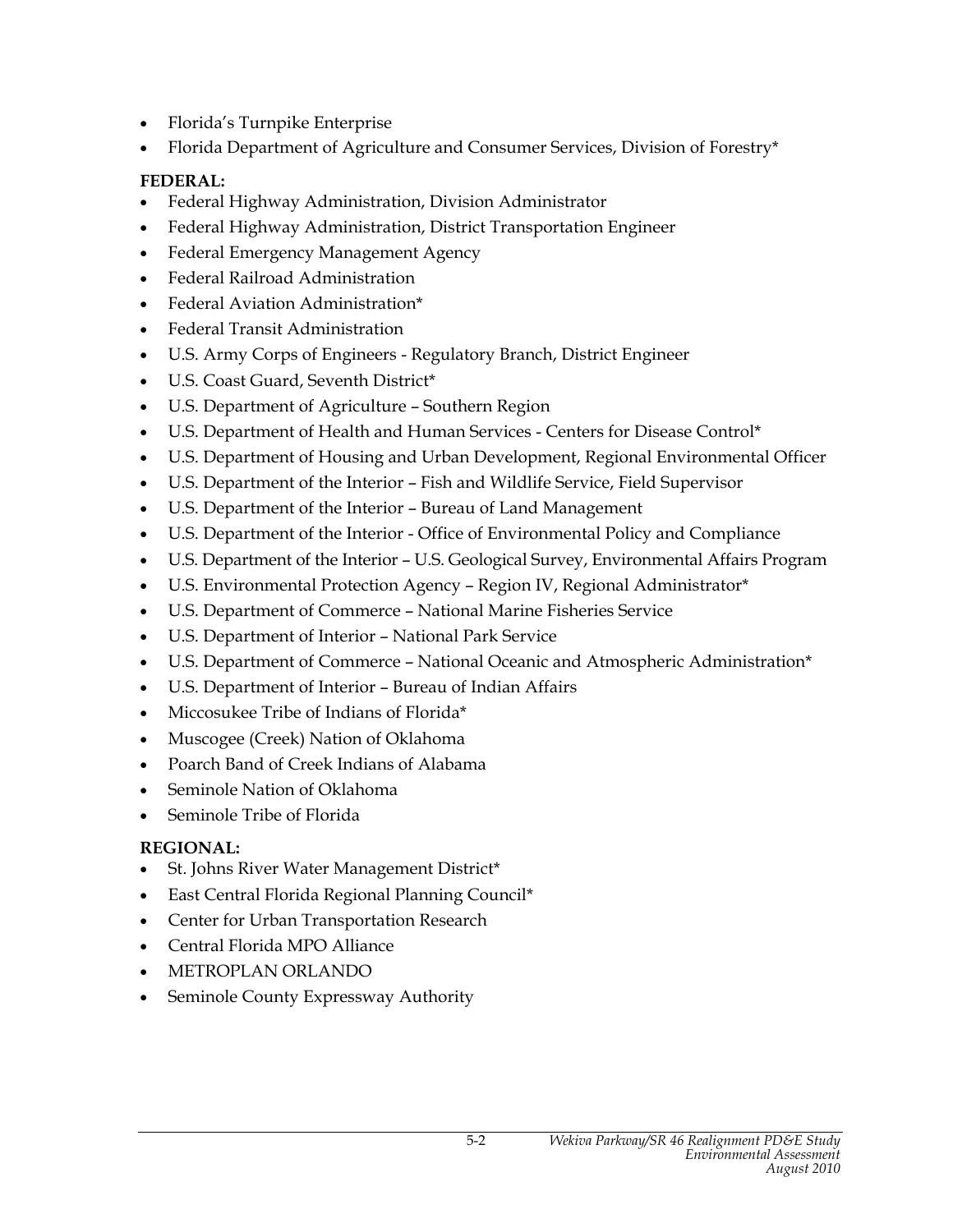#### **ELECTED OFFICIALS:**

- Governor Jeb Bush
- United States Senate
	- $\triangleright$  Senator Mel Martinez
	- ¾ Senator Bill Nelson
- United States House of Representatives
- ¾ Congressman Corrine Brown District 3 ¾ Congressman John Mica District 7 ¾ Congressman Tom Feeney District 24 ¾ Congressman Ric Keller District 8 • Florida State Senate ¾ Senator Daniel Webster District 9 ¾ Senator Gary Siplin District 19 ¾ Senator Carey Baker District 20 ¾ Senator Lee Constantine District 22 • Florida State House of Representatives: ¾ Representative David Simmons District 37 ¾ Representative Fred Brummer District 38 ¾ Representative Bruce Antone District 39
	- ¾ Representative Randy Johnson District 41

#### **LOCAL:**

#### **Orange County\***

- Community and Environmental Services, Environmental Protection Division
- Growth Management Department, Planning Division
- Public Works Director
- School Board
- Mayor Richard T. Crotty
- Commissioner Teresa Jacobs District 1 • Commissioner Robert B. "Bob" Sindler District 2 • Commissioner Mildred Fernandez District 3 • Commissioner Linda Stewart District 4
- Commissioner Bill Segal **District 5**
- Commissioner Homer L. Hartage District 6
- Ajit Lalchandani, County Administrator

#### **Seminole County\***

- Public Works Director
- Planning and Development Director
- Jerry McCollum, P.E., County Engineer
- School Board

|  | • Chairman Carlton D. Henley | District 4 |
|--|------------------------------|------------|
|--|------------------------------|------------|

- Commissioner Bob Dallari District 1
- Commissioner Randall C. Morris District 2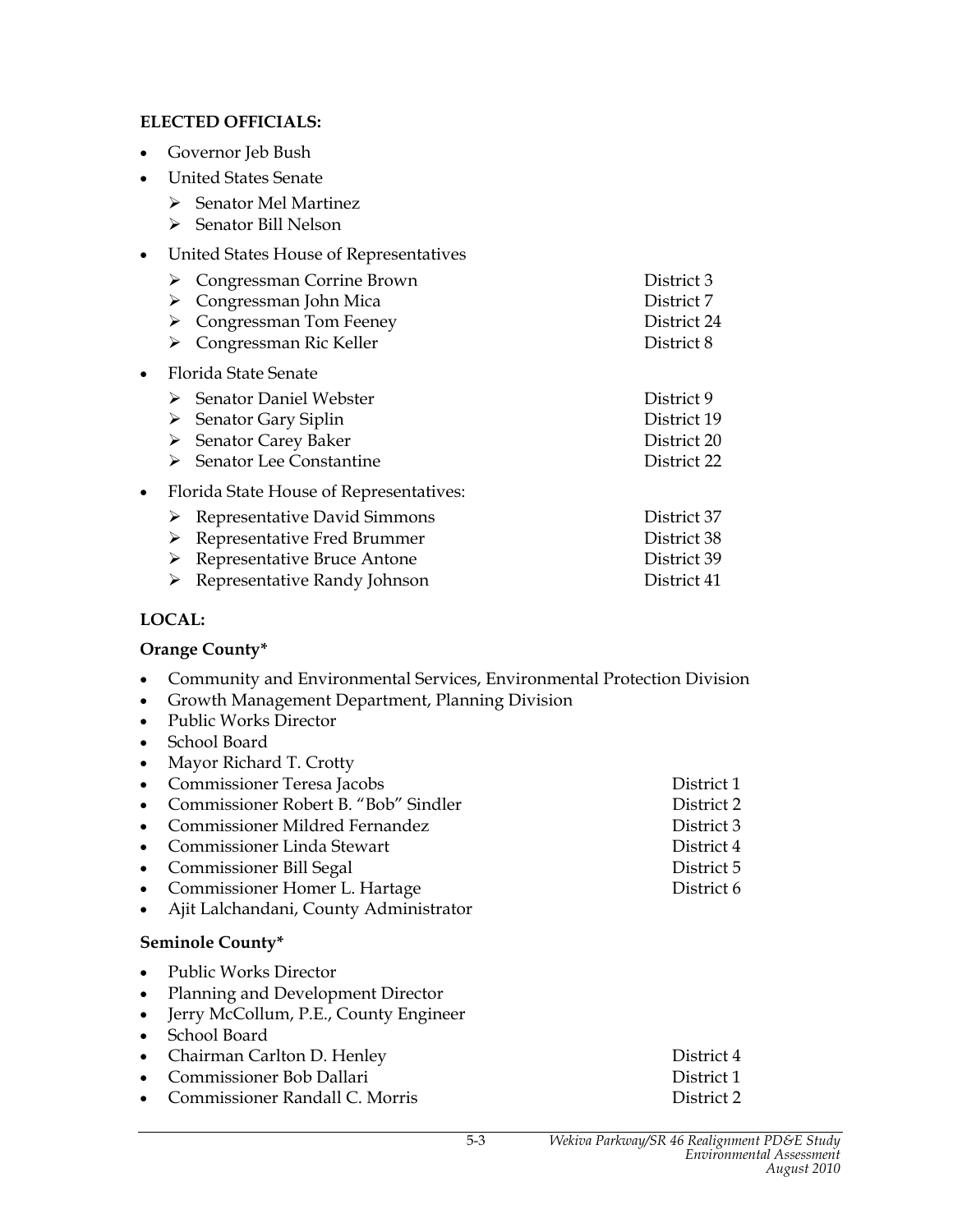| Commissioner Dick Van Der Weide<br>$\bullet$<br>Commissioner Brenda Carey<br>$\bullet$<br>J. Kevin Grace, County Manager<br>$\bullet$                                                                                                                                                                                                                                                                                | District 3<br>District 5                             |
|----------------------------------------------------------------------------------------------------------------------------------------------------------------------------------------------------------------------------------------------------------------------------------------------------------------------------------------------------------------------------------------------------------------------|------------------------------------------------------|
| <b>Lake County</b><br><b>Public Works Director</b><br>$\bullet$<br><b>Planning and Development Services</b><br>$\bullet$<br><b>Engineer Division Director</b><br>٠<br>School Board<br>$\bullet$<br>Chairman Debbie Stivender<br>$\bullet$<br>Commissioner Jennifer Hill<br>$\bullet$<br><b>Commissioner Robert Pool</b><br>$\bullet$<br><b>Commissioner Catherine Hansen</b><br>$\bullet$                            | District 3<br>District 1<br>District 2<br>District 4 |
| Commissioner Welton Cadwell<br>٠<br>William Neron, County Manager<br>$\bullet$                                                                                                                                                                                                                                                                                                                                       | District 5                                           |
| City of Apopka<br><b>Public Services Department</b><br><b>Community Development Director</b><br>٠<br>City Engineer<br>٠<br>Mayor John Land<br>٠<br><b>Commissioner Billie Dean</b><br>٠<br>Commissioner Marilyn Ustler-McQueen<br>٠<br>Commissioner Kathy Till<br>$\bullet$<br>Commissioner J.W. Arrowsmith<br>$\bullet$<br>City Administrator Jack Douglas<br>٠<br>City Administrator Richard Anderson<br>$\bullet$ |                                                      |
| <b>City of Sanford</b><br><b>Public Works Department</b><br>Department of Planning and Community Development<br>$\bullet$<br>Mayor Brady Lessard<br>$\bullet$<br>Commissioner Art Woodruff<br>٠<br>Commissioner Velma Williams<br>$\bullet$<br><b>Commissioner Randy Jones</b><br><b>Commissioner Kevin Hipes</b><br>Al Grieshaber, City Manager<br>$\bullet$                                                        | District 1<br>District 2<br>District 3<br>District 4 |
| <b>City of Eustis</b><br><b>Public Works Department</b><br>Mayor Frank E. Royce<br>٠<br>Vice Mayor Jonnie C. Hale<br>٠<br>Commissioner Evelyn H. Smith<br>$\bullet$<br>Commissioner Gwendolyn M. Manning<br>$\bullet$<br>Commissioner James T. Rotella<br>$\bullet$<br>Michael G. Stearman, City Manager<br>$\bullet$<br>City of Mount Dora*                                                                         | Seat 1<br>Seat 5<br>Seat 3<br>Seat 2<br>Seat 4       |
| <b>Public Services Department</b>                                                                                                                                                                                                                                                                                                                                                                                    |                                                      |

• Planning and Development Department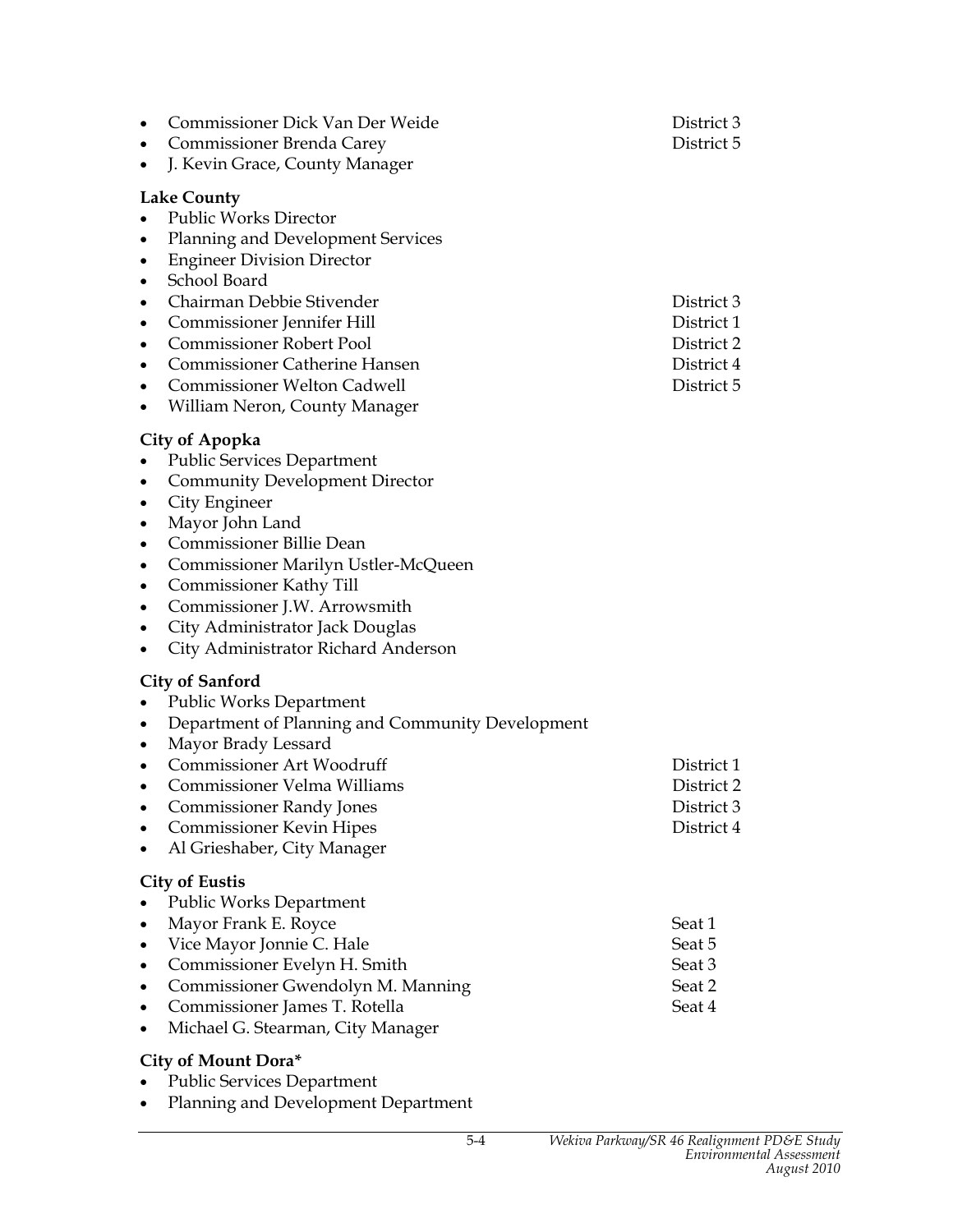|                    | Mayor James E. Yatsuk                   |            |  |
|--------------------|-----------------------------------------|------------|--|
|                    | Vice Mayor Ryan Donovan                 | District 1 |  |
|                    | Councilman Robert A. Maraio             | District 2 |  |
|                    | Council Member Judy Smathers            | District 3 |  |
|                    | Councilman Christopher Shipley          | District 4 |  |
|                    | Councilman James Homich                 | At Large   |  |
| $\bullet$          | Councilman Larry Baker                  | At Large   |  |
|                    | Bernice Brinson, City Manager           |            |  |
| City of Lake Mary* |                                         |            |  |
|                    | <b>Public Works Department</b>          |            |  |
|                    | <b>Community Development Department</b> |            |  |
| $\bullet$          | Mayor Thomas C. Greene                  |            |  |
|                    | Deputy Mayor Janet M. Jernigan          | At Large   |  |
| $\bullet$          | Commissioner Gary L. Brender            | At Large   |  |
| $\bullet$          | Commissioner George F. Duryea           | At Large   |  |
|                    | Commissioner Michael J. McLean          | At Large   |  |
|                    | John Litton, City Manager               |            |  |

Listed below are the pertinent comments from the agencies which responded to the AN. Copies of letters from all agencies that responded to the AN are contained in **Appendix F**.

#### **Florida State Clearing House**

#### **Florida Department of Environmental Protection, Office of Intergovernmental Programs**

**Comment:** "The Florida State Clearinghouse, pursuant to Presidential Executive Order 12372, Gubernatorial Executive Order 95-359, the Coastal Zone Management Act, 16 U.S.C. §§ 1451-1464, as amended, and the National Environmental Policy Act, 42 U.S.C. §§ 4321, 4331-4335, 4341-4347, as amended, has coordinated a review of the referenced advance notification."

"Based on the information contained in the advance notification and the enclosed state agency comments, the state has determined that, at this stage, the allocation of federal funds for the above-referenced project is consistent with the Florida Coastal Management Program (FCMP). The applicant must, however, address the concerns identified by the reviewing agencies prior to project implementation. The state's continued concurrence with the project will be based, in part, on the adequate resolution of any issues identified during this and subsequent reviews. The state's final concurrence of the project's consistency with the FCMP will be determined during the final environmental permitting stage."

**Response:** Agency comments will be addressed during the appropriate project phases, prior to project implementation.

#### **Florida Department of Community Affairs**

**Comment:** "The Department of Community Affairs (DCA) has determined that this project is not inconsistent with Florida Statutes or the goals, objectives and policies of the subject local government comprehensive plans. The DCA notes, however, that the project is not currently addressed in those local plans. Prior to consideration for future advancement in the Florida Department of Transportation's Five Year Work Program, the project should be included in each of the local government's comprehensive plans. The DCA is currently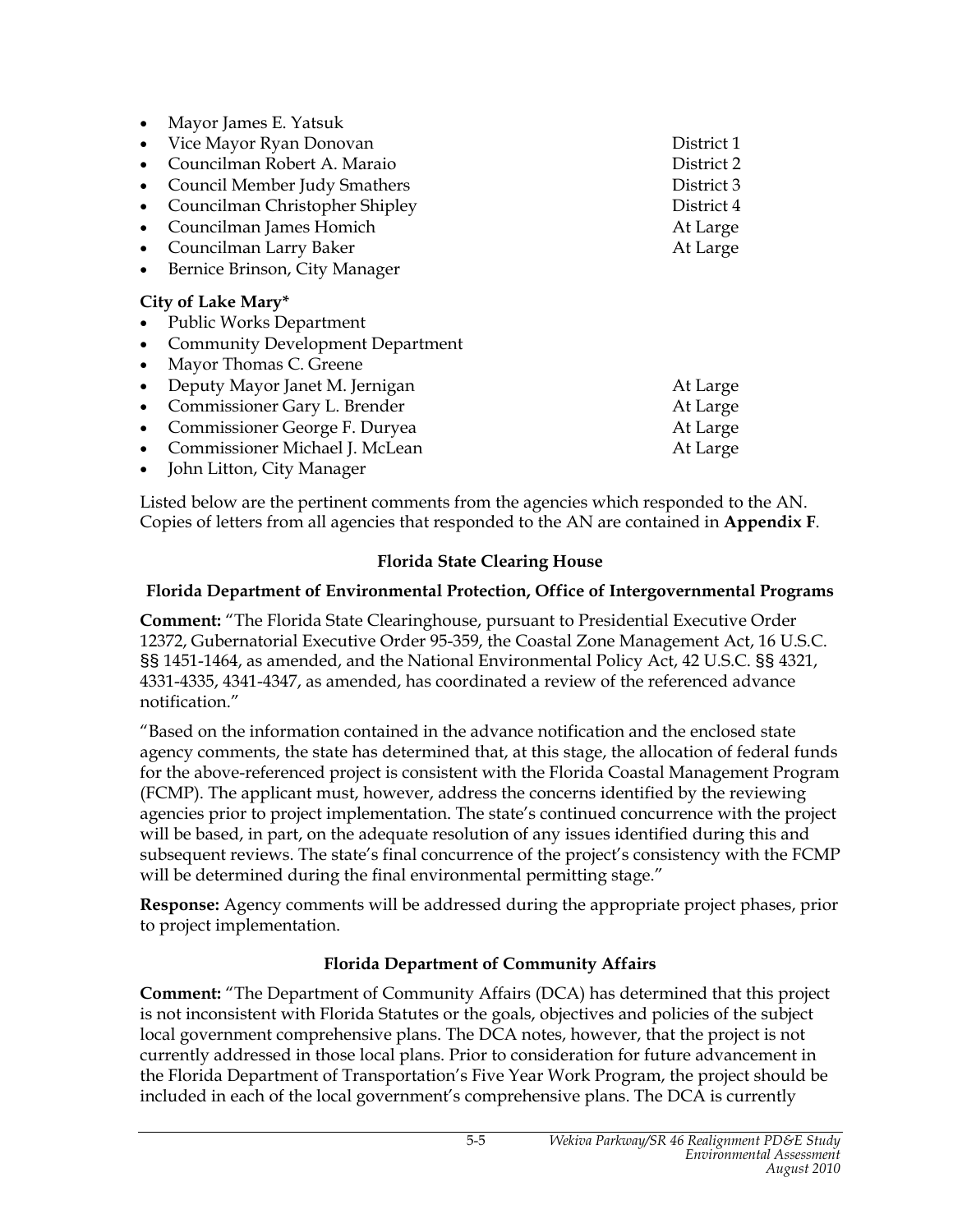working with the local governments to update their comprehensive plans to include the Wekiva Parkway (SR 429) on their respective Future Transportation Maps."

**Response:** No response required.

# **Florida Department of Environmental Protection**

**Comment:** "The Florida Department of Environmental Protection (DEP) states that an Environmental Resource Permit (ERP) will be required for any construction in surface water, wetlands, or state lands. In accordance with the operating agreement between the DEP and water management district, DEP will process and review the application in accordance with Chapters 373 and 403 of the Florida Statutes (F.S.), Chapters 18-20 and 18- 21 of the Florida Administrative Code (F.A.C.), and the applicable district MSSW handbook. The DEP notes that the proposed alignment must be based upon avoidance and minimization criteria to reduce potential impacts to resources. The DEP recommends that all mitigation funding provided to the St. Johns Water Management District (SJRWMD) be applied to mitigation activities located within the Wekiva basin.

Constructing the Wekiva Parkway will impact forested wetlands of the Wekiva River Riparian Habitat Protection Zone. The Wekiva River is an Aquatic Preserve and a National Wild and Scenic River. The information provided in the Advance Notification does not provide details regarding anticipated impacts on sovereign submerged lands. Additional details will be required regarding the type of wetlands being traversed, the type of construction, construction access, amount of dredging and filling proposed for wetlands and an explanation of how impacts to wetlands have been minimized or avoided.

The DEP notes that a public easement will be required for any portion of the roadway that crosses the Wekiva River. This proprietary authorization should be obtained from the SJRWMD.

Any water main extension or modification will require a permit from the DEP, in accordance with Chapter 62-555, F.A.C. Additionally, any water mains crossing over or under surface water bodies (rivers) must meet the requirements found in Item 8.7 of the DEP's Recommended Standards for Water Works.

The DEP states that the Wekiva River is situated within the Middle St. Johns River, a Group 2 basin for purposes of establishing Total Maximum Daily Loads (TMDLs) for water identified as being impaired (i.e. not meeting state water quality standards). Stormwater may require greater treatment in sub-basins where surface water are impaired. Until TMDLs are developed and implemented, however, the ramifications of TMDLs on projects such as this cannot be better defined."

**Response:** During the PD&E Study phase of the project, minimization of potential environmental impacts has been a key factor in the development of the alternatives. During the design and permitting phase, the Expressway Authority and FDOT will prepare a Joint Application for an Environmental Resource Permit, Authorization to use State Owned Submerged Lands, and Federal Dredge and Fill Permit. The permit application will be reviewed by the FDEP and forwarded to the U.S. Army Corps of Engineers. All permits required to comply with Florida Statutes will be submitted to the appropriate agencies.

All applicable Best Management Practices included in the FDOT *Standard Specifications for Road and Bridge Construction* will be used on this project. Specific problems will be field reviewed and alternative controls developed and provided as needed on a site specific basis.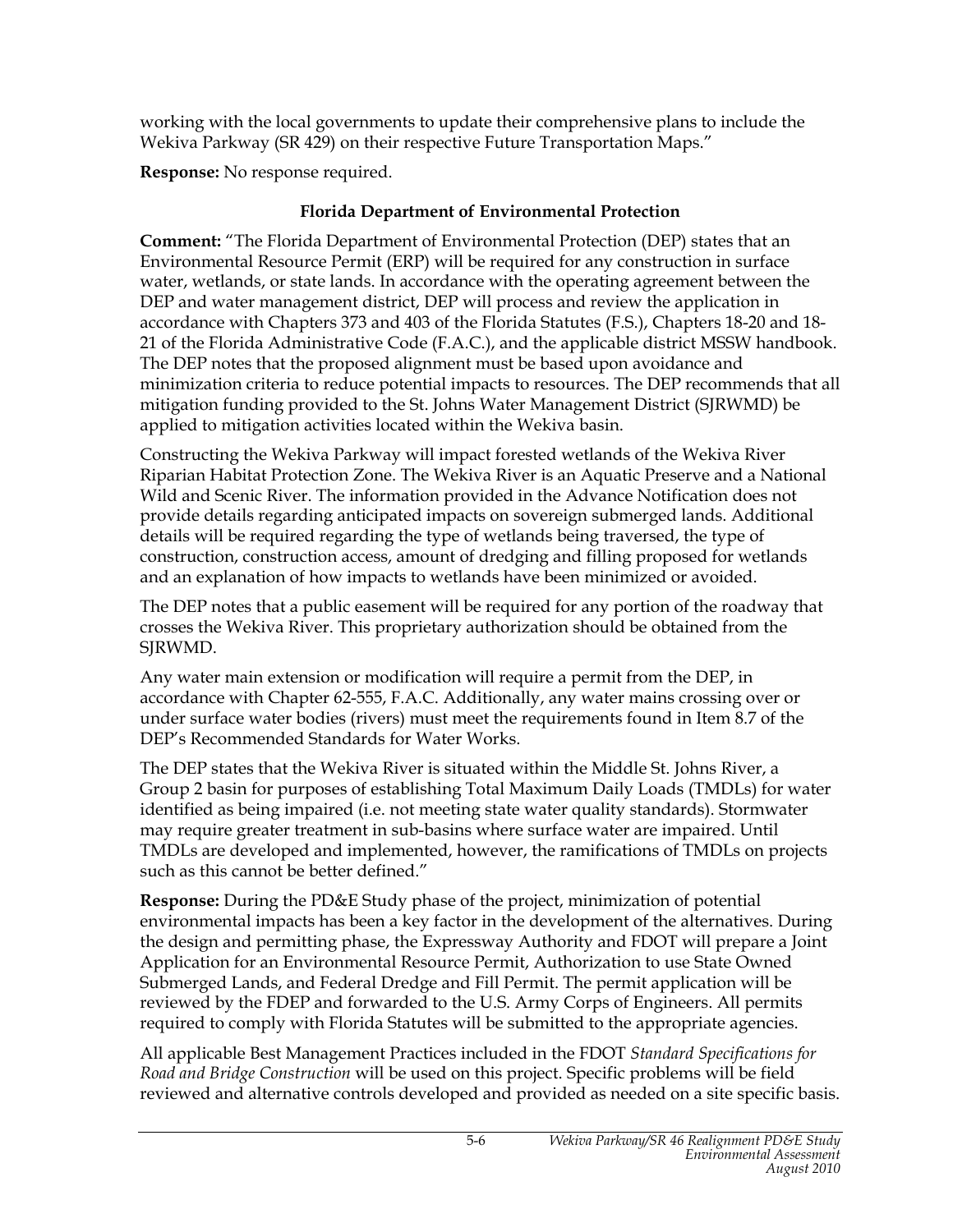#### **St. Johns River Water Management District**

**Comment:** "The submittal (AN) indicates that an Environmental Resource Permit will be required from SJRWMD. However, it is our understanding that the Florida Department of Environmental Protection will handle this permit review, not SJRWMD.

**Response:** A Joint Application for an Environmental Resource Permit, Authorization to use State Owned Lands, and Federal Dredge and Fill Permit will be reviewed by the FDEP and the U.S. Army Corp of Engineers.

#### **Florida Department of Agriculture and Consumer Services, Division of Forestry**

**Comment:** "The Florida Division of Forestry offers the following comments regarding the FDOT Wekiva Parkway Study:

Road design should not reduce the number or alter the location of access points to Seminole State Forest (SSF). Currently there are four access points along SR 46 and eight along CR 46A.

It is our understanding regarding the current road design that portions of SR 46 would be elevated adjacent to SSF to provide wildlife crossings. It is important that any road design increase the area for safe wildlife crossings.

We suggest that this project comply with the Florida Board of Trustees of the Internal Improvement Trust Fund Linear Facilities Policy on natural resource lands, which addresses avoidance, minimization of impacts, and compensation for impacts to natural resources, natural resource lands, and related appurtenances. Road and construction area footprints should be minimized on SSF. Any impacts should be mitigated directly on SSF. The proposed parkway route appears to only affect the existing SR 46 right-of-way or areas immediately adjacent to the right-of-way.

The CR 46A realignment should tie the existing CR 46A to SR 46, west of the Design Homes Parcel of SSF. Limiting traffic on the existing CR 46A, east of the Design Homes Parcel, to local use would aid forest management and provide improved wildlife crossing areas.

**Response:** The proposed alignment does not reduce the number or alter the location of access points to SSF. The alignment was developed based on the "Guiding Principles for Corridor Location" and the "Guiding Principles for the Wekiva Parkway Design Features and Construction" as defined by the Wekiva Basin Area Task Force, and incorporated into the *Wekiva Parkway and Protection Act*, which addresses the concerns of the Division of Forestry with regard to SSF lands. Coordination with the Division of Forestry has been ongoing throughout the study.

#### **Federal Aviation Administration**

**Comment:** "The FAA interposes no objection with the proposed development from an airspace standpoint. Any use of construction equipment that exceed FAR Part 77 will need to be coordinated and reviewed by the FAA."

**Response:** All applicable Best Management Practices included in the FDOT *Standard Specifications for Road and Bridge Construction* will be used on this project. Specific problems will be field reviewed and alternative controls developed and provided as needed on a site specific basis.